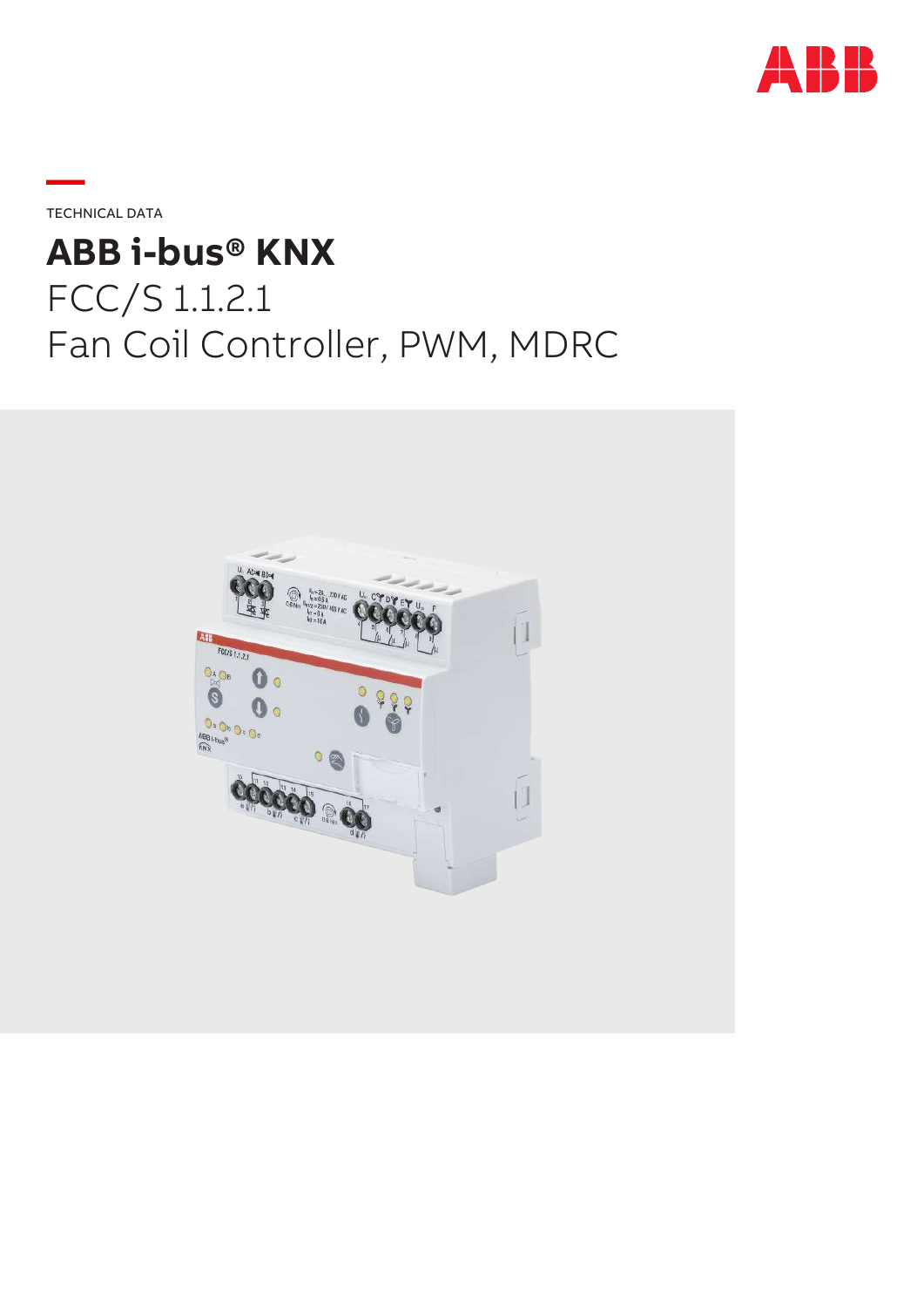# **Device description**

**—**

The device is a modular installation device (MDRC) in proM design. It is designed for installation in electrical distribution boards and small housings with a 35 mm mounting rail (to EN 60715).

The device is KNX-certified and can be used as a product in a KNX system → EU declaration of conformity.

## The device is powered via the bus

(ABB i-bus® KNX) and requires no additional auxiliary voltage supply. The connection to the bus is made via a bus connection terminal on the front of the housing. The loads are connected to the outputs using screw terminals → terminal designation on the housing.

The software application Engineering Tool Software (ETS) is used for physical address assignment and parameterization.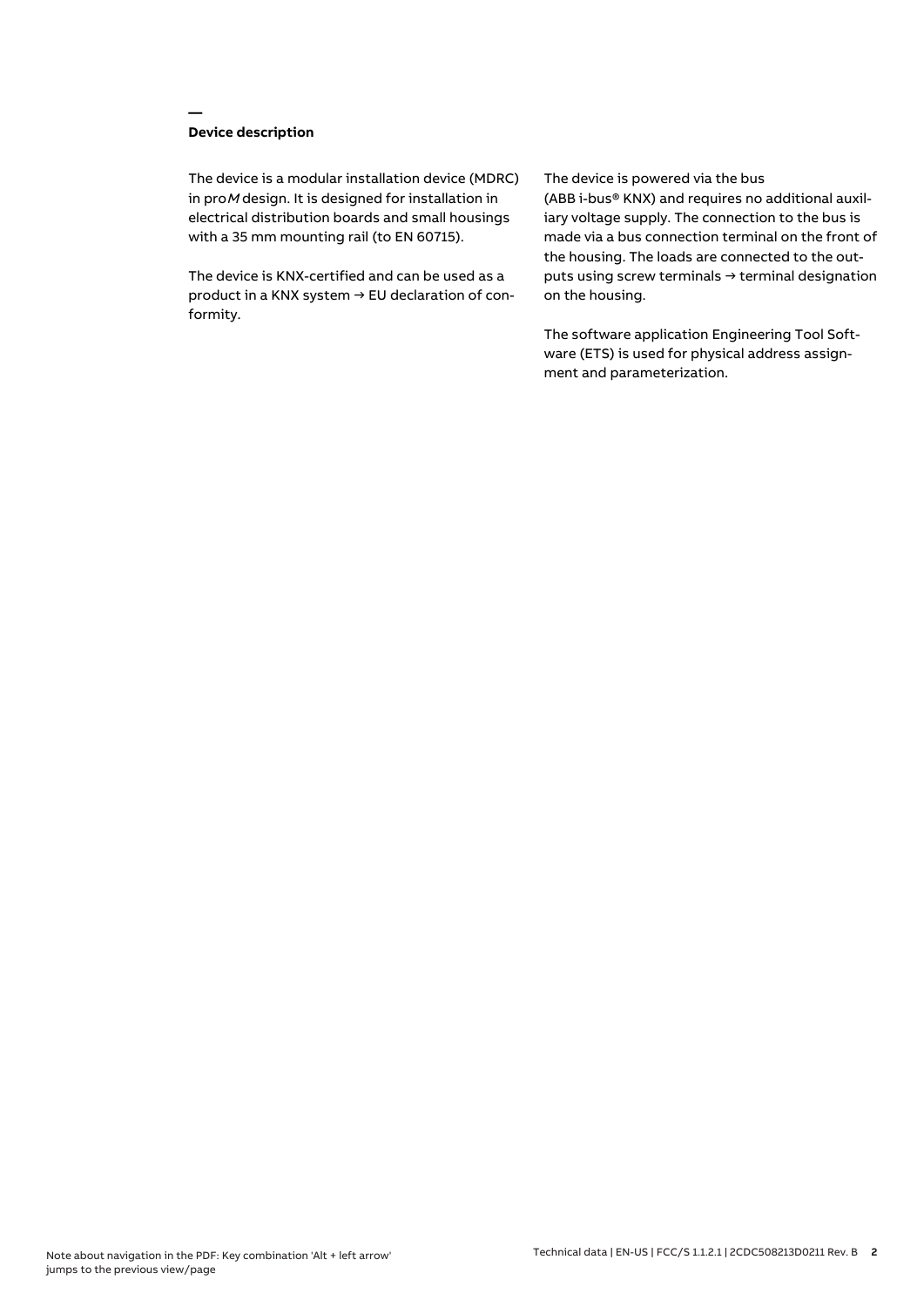# **Device functions**

**—**

The following device functions are available for controlling a fan coil unit:

- Controller
- Actuator device

## **Controller**

The internal controller is activated in the function as a controller unit. The controller is used to process the data received at the inputs (actual values) or via the bus (ABB i-bus® KNX) (actual values, setpoints and operating mode changes). The control values are calculated from the data received and transmitted to the outputs.

# **Actuator device**

The internal controller is deactivated in the function as an actuator. The control values for activating the outputs are calculated by an external controller and received via the bus (ABB i-bus® KNX).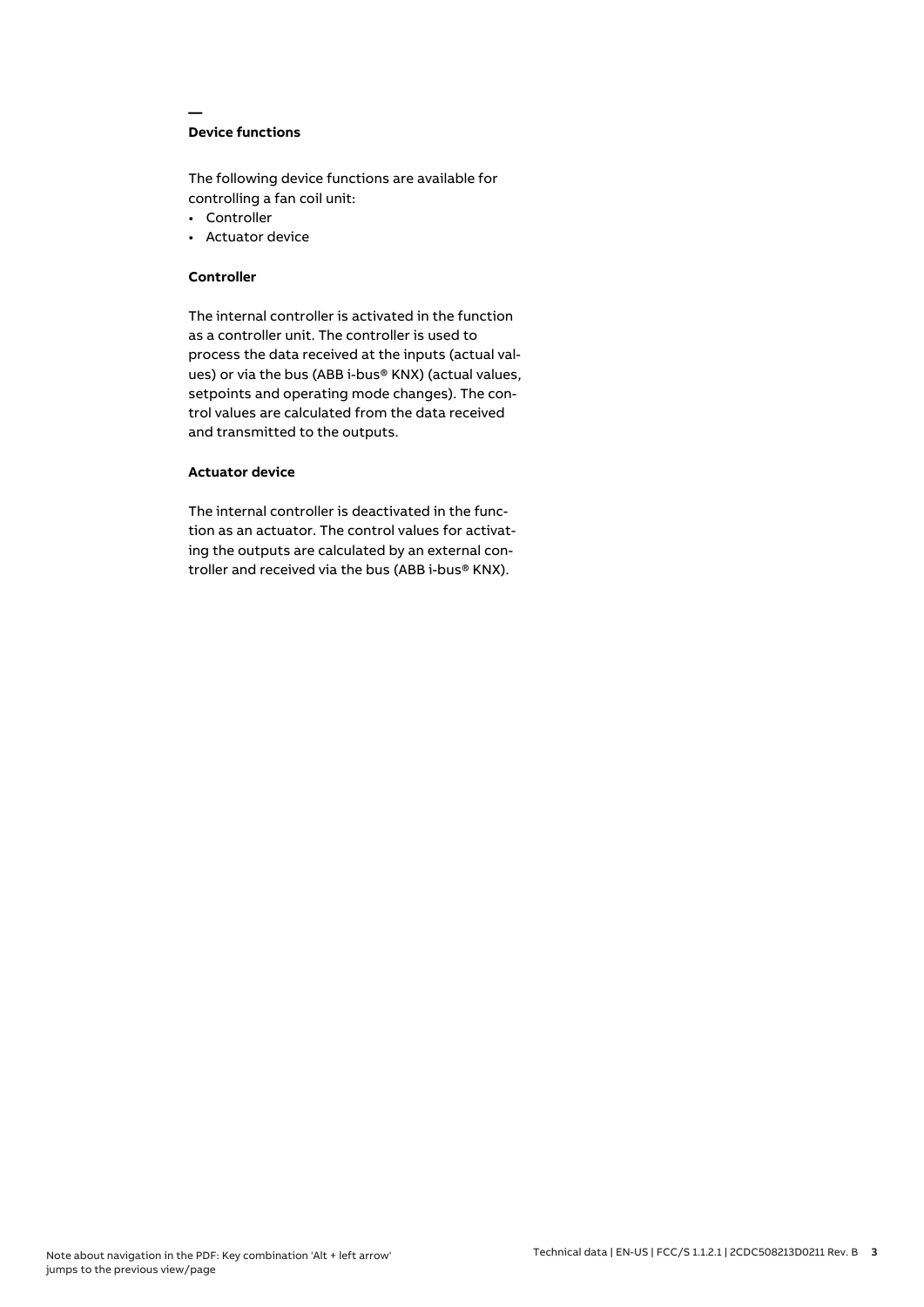# **Connections**

**—**

The devices possess the following connections, depending on the product variant:

- 4 inputs for sensors or an analog room control unit (SAF/A or SAR/A)
- 2 valve outputs for activating valve drives (FCC/ S 1.4.1.1: 1 valve output)
- 1 fan output
- 1 relay output (FCC/S 1.4.1.1 : no relay output)
- 1 bus connection

## **Fan output**

The tables below provide an overview of the maximum number of devices that can be connected to the individual product variants.

|                                               | FCC/S<br>1.1.1.1 | FCC/S<br>1.1.2.1 | FCC/S<br>1.2.1.1         | FCC/S<br>1.2.2.1         | FCC/S<br>1.3.1.1         | FCC/S<br>1.3.2.1 | FCC/S<br>1.4.1.1         | FCC/S<br>1.5.1.1             | FCC/S<br>1.5.2.1         |
|-----------------------------------------------|------------------|------------------|--------------------------|--------------------------|--------------------------|------------------|--------------------------|------------------------------|--------------------------|
| Discrete speed fans<br>$(1 \ldots 3$ -speeds) |                  |                  |                          |                          | $\overline{\phantom{a}}$ | Ξ.               |                          | $\qquad \qquad \blacksquare$ | $\overline{\phantom{0}}$ |
| Continuous fans<br>(010V)                     | -                | -                | $\overline{\phantom{0}}$ | $\overline{\phantom{0}}$ |                          |                  | $\overline{\phantom{0}}$ |                              |                          |

## **Relay output 16 A**

|                 | FCC/S   | FCC/S   | FCC/S   | <b>FCC/S</b> | FCC/S   | <b>FCC/S</b> | FCC/S   | FCC/S   | FCC/S   |
|-----------------|---------|---------|---------|--------------|---------|--------------|---------|---------|---------|
|                 | 1.1.1.1 | 1.1.2.1 | 1.2.1.1 | 1.2.2.1      | 1.3.1.1 | 1.3.2.1      | 1.4.1.1 | 1.5.1.1 | 1.5.2.1 |
| Electric heater |         |         |         |              |         |              | $-$     |         |         |

## **Valve outputs**

|                                        | FCC/S<br>1.1.1.1 | FCC/S<br>1.1.2.1         | FCC/S<br>1.2.1.1         | FCC/S<br>1.2.2.1 | FCC/S<br>1.3.1.1         | FCC/S<br>1.3.2.1 | FCC/S<br>1.4.1.1 | FCC/S<br>1.5.1.1 | FCC/S<br>1.5.2.1 |  |
|----------------------------------------|------------------|--------------------------|--------------------------|------------------|--------------------------|------------------|------------------|------------------|------------------|--|
| Thermoelectric valve<br>drives (PWM)   | 2                | 2                        | $\overline{\phantom{0}}$ |                  |                          |                  |                  | 2                | $\overline{c}$   |  |
| Motor-driven valve<br>drives (3-point) |                  |                          |                          |                  |                          |                  |                  |                  |                  |  |
| Magnetic valve drives<br>(open/closed) | $\overline{c}$   | $\overline{\phantom{0}}$ |                          |                  |                          |                  |                  | 2                | $\overline{c}$   |  |
| Analog valve drives<br>(010V)          |                  |                          | 2                        | 2                | $\overline{\phantom{0}}$ | 2                |                  |                  |                  |  |
| 6-way valve                            |                  |                          |                          |                  |                          |                  |                  |                  |                  |  |
| VAV damper drive                       |                  |                          | 2                        | $\mathcal{P}$    | $\overline{\phantom{0}}$ | 2                |                  |                  |                  |  |
|                                        |                  |                          |                          |                  |                          |                  |                  |                  |                  |  |

## **Physical inputs**

|                             | FCC/S<br>1.1.1.1 | FCC/S<br>1.1.2.1 | FCC/S<br>1.2.1.1 | FCC/S<br>1.2.2.1 | FCC/S<br>1.3.1.1 | FCC/S<br>1.3.2.1 | FCC/S<br>1.4.1.1 | FCC/S<br>1.5.1.1 | FCC/S<br>1.5.2.1 |  |
|-----------------------------|------------------|------------------|------------------|------------------|------------------|------------------|------------------|------------------|------------------|--|
| Analog room control<br>unit |                  |                  |                  |                  |                  |                  |                  |                  |                  |  |
| Binary sensors (floating) 4 |                  |                  | 4                | 4                | 4                | 4                |                  | Δ.               | 4                |  |
| Temperature sensors         | 4                |                  | Δ                | Δ                | ▵                | Δ.               |                  | Δ                | $\mu$            |  |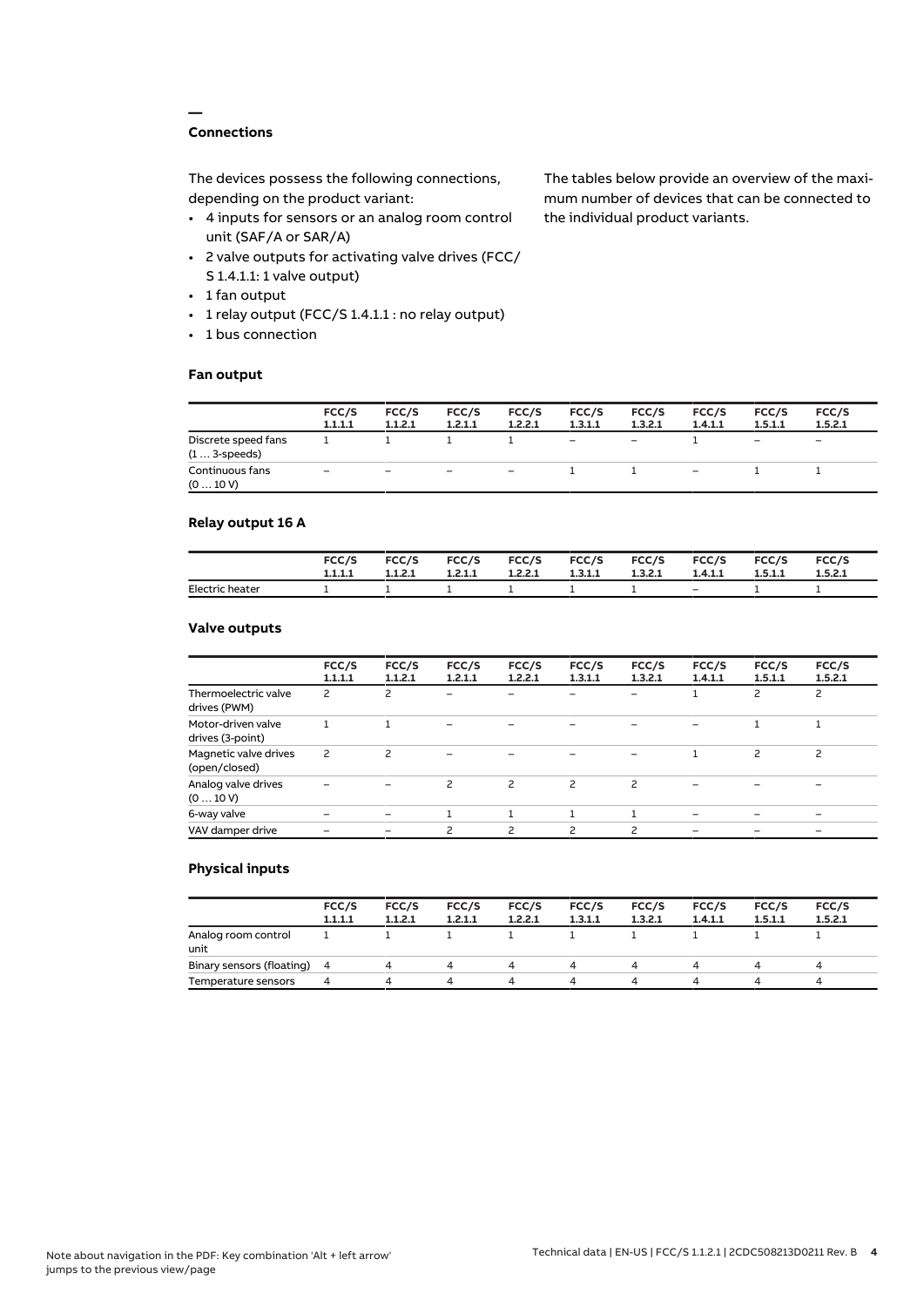## **Inputs**

**—**

| <b>Function</b>              | а | b | c                         | а            |  |
|------------------------------|---|---|---------------------------|--------------|--|
| Temperature sensor           |   |   |                           |              |  |
| PT100                        | x | x | $\boldsymbol{\mathsf{x}}$ | $\mathsf{x}$ |  |
| PT1000                       | x | X | x                         | x            |  |
| KT/KTY                       | x | x | X                         | x            |  |
| KT/KT user-defined           | x | x | X                         | x            |  |
| NTC10k                       | x | x | x                         | x            |  |
| NTC20k                       | x | x | x                         | x            |  |
| NI-1000                      | x | x | x                         | $\mathsf{x}$ |  |
| Analog room control unit     | x |   |                           |              |  |
| Binary sensor (floating)     | x | X | x                         | $\mathsf{x}$ |  |
| Dew point sensor (floating)  | x | x | x                         | x            |  |
| Fill level sensor (floating) | x | X | x                         | $\mathsf{x}$ |  |
| Window contact (floating)    | x | x | X                         | x            |  |

## **—**

# **Outputs**

**—**

# **Valve outputs**

| <b>Function</b>                          |      |       |  |
|------------------------------------------|------|-------|--|
| Thermoelectric valve drives (PWM)        |      |       |  |
| Magnetic valve drives (open/closed)      |      |       |  |
| Motor-driven valve drives (3-point)      | open | close |  |
| Fault detection (overload/short circuit) |      |       |  |

#### **—**

## **Fan output**

| <b>Function</b>            | Fan output |  |
|----------------------------|------------|--|
| Number of fan speeds (5 A) |            |  |
|                            | л          |  |
|                            | x          |  |
|                            | x          |  |
| Changeover switching       | x          |  |
| Step switching             | v          |  |

#### **—**

# **Relay output 16 A**

| <b>Function</b>                                | <b>Relay output</b> |
|------------------------------------------------|---------------------|
| Use by internal controller for electric heater |                     |
| Use as independent switching output            |                     |
| Internal connection to a device input          |                     |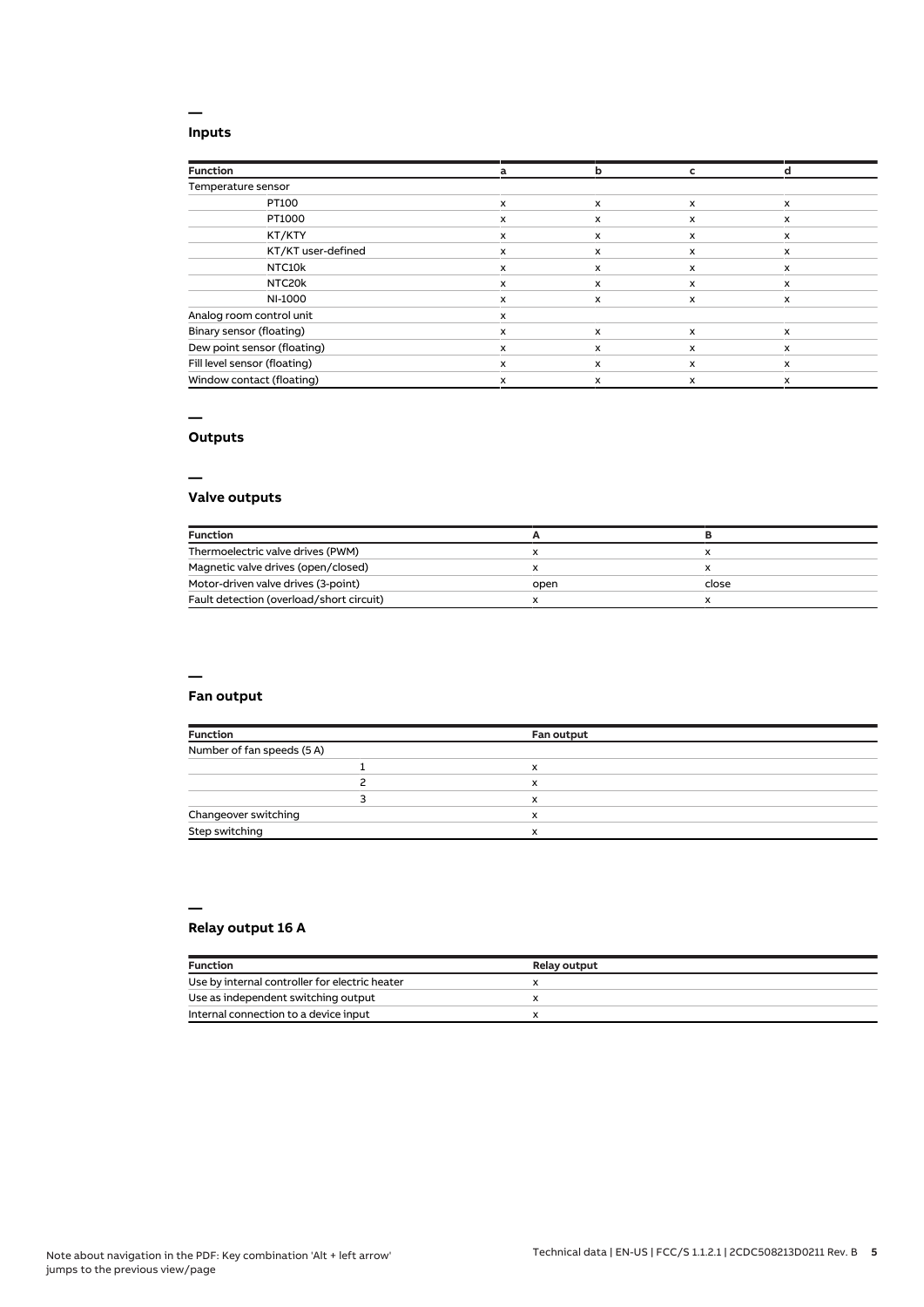**Dimension drawing**

**—**

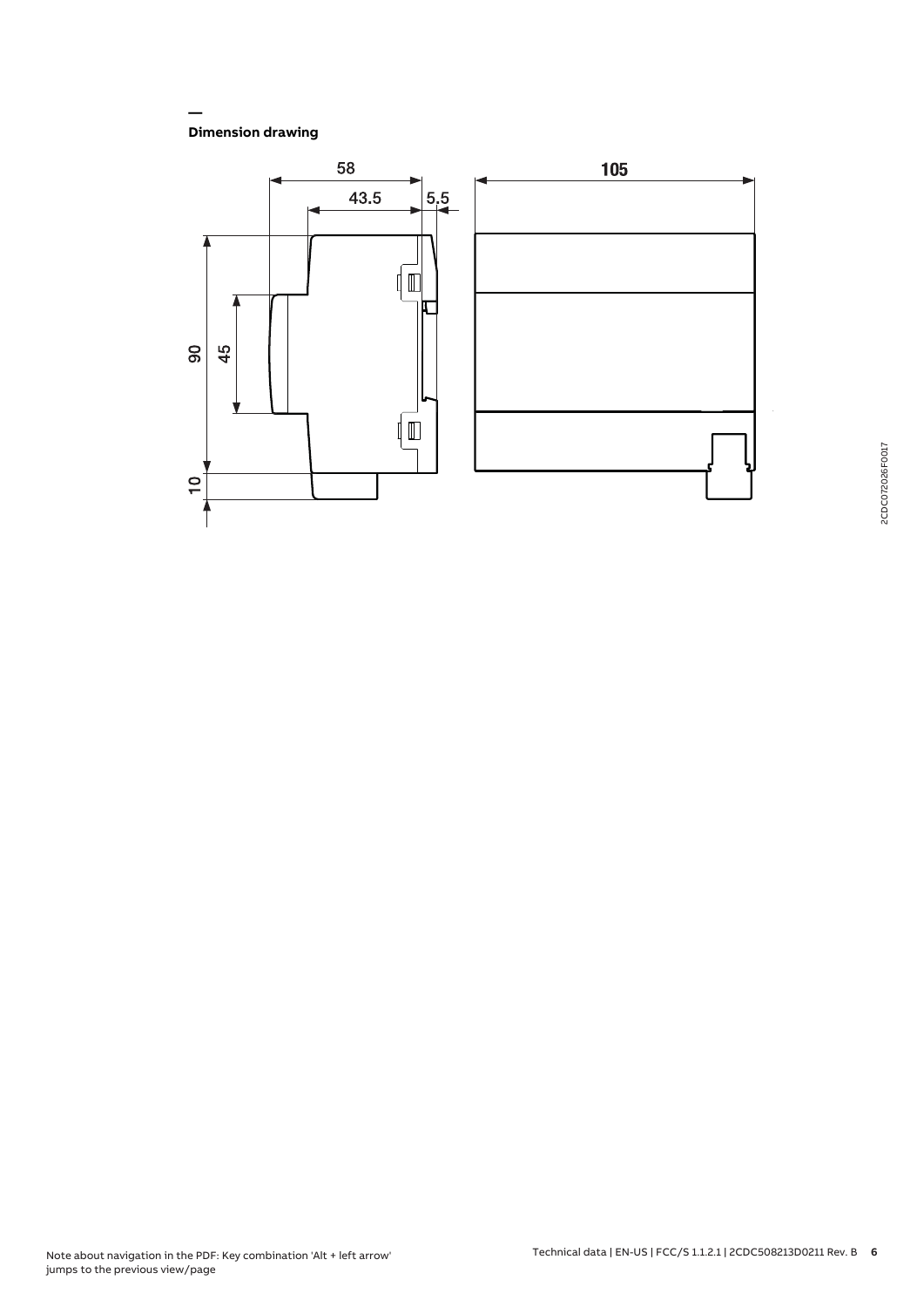**Connection diagram**

**—**



## **— Legend**

- Label carriers
- Programming LED
- Programming button
- Bus connection terminal
- Cover cap
- Valve output
- Valve output
- Fan output
- Auxiliary relay
- 11 Switch valve output button/LED
- Valve output open/close button/LED
- Relay output open/close button/LED
- Fan speed switching button/LED
- Manual operation button/LED
- Input LED
- Input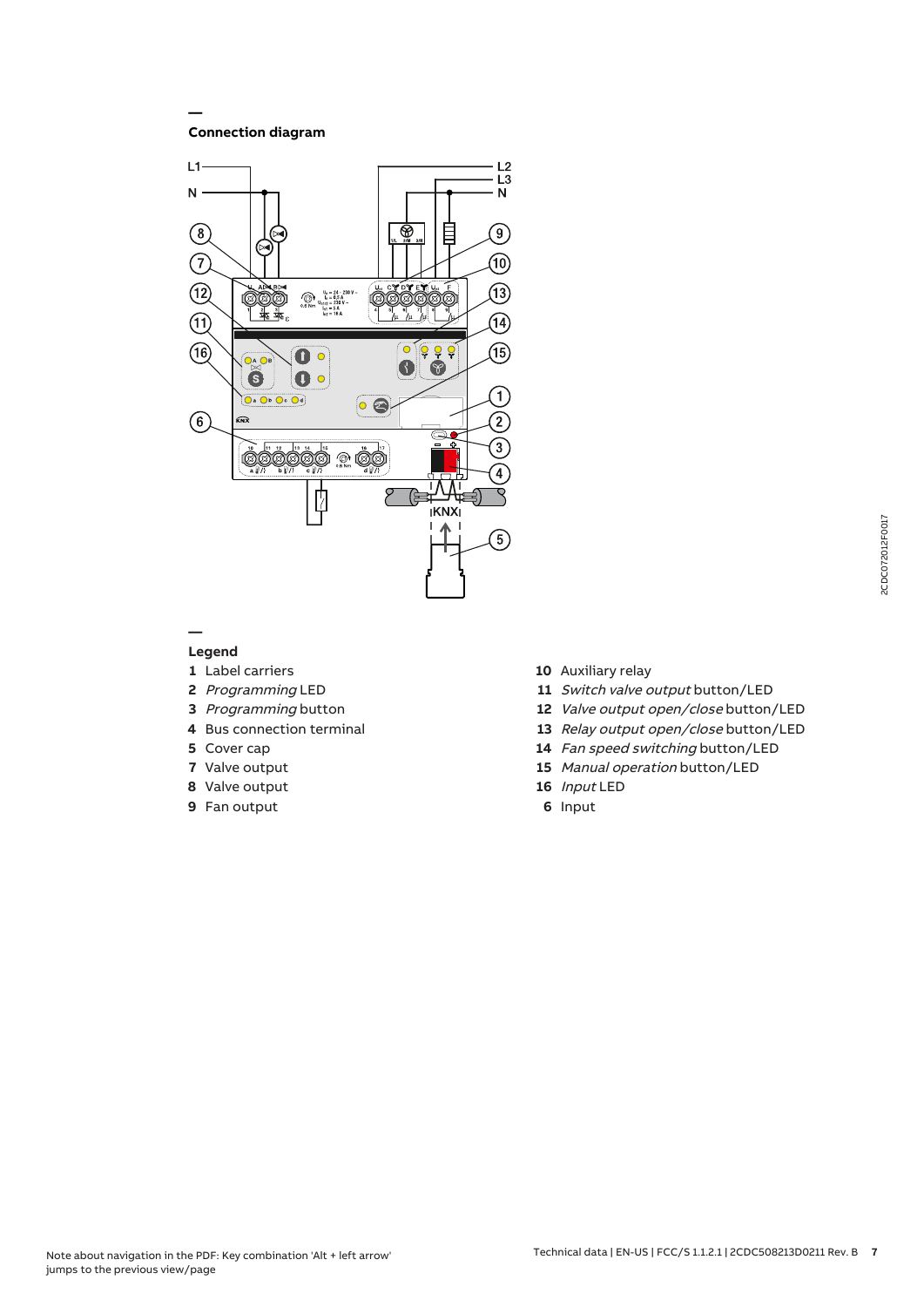# **Operating and display elements**

**—**

| <b>Operating control/LED</b>       | Description/function                                                   | <b>Display</b>                                                           |
|------------------------------------|------------------------------------------------------------------------|--------------------------------------------------------------------------|
|                                    | Assignment of the physical address                                     | LED On: Device in programming mode                                       |
| Programming button/LED             |                                                                        |                                                                          |
|                                    |                                                                        |                                                                          |
|                                    |                                                                        |                                                                          |
| <b>Manual mode</b>                 |                                                                        |                                                                          |
| <b>Operating control/LED</b>       | Description/function                                                   | <b>Display</b>                                                           |
|                                    | Activates the KNX mode with a short                                    | LED On: Manual operation active                                          |
|                                    | button push                                                            | LED Off: KNX operation active                                            |
| Manual operation button/LED        |                                                                        |                                                                          |
| d<br>n<br>a                        | Indication according to use of the inputs                              | Binary sensor:<br>• LED On: Contact closed                               |
| Input LED                          |                                                                        | LED Off: Contact open                                                    |
|                                    |                                                                        | Temperature sensor:<br>LED On: Temperature sensor con-<br>$\bullet$      |
|                                    |                                                                        | nected                                                                   |
|                                    |                                                                        | LED flashing: Fault (cable break/short                                   |
|                                    |                                                                        | circuit)<br>Analog control panel:                                        |
|                                    |                                                                        | LED On: Control panel connected<br>$\bullet$                             |
|                                    |                                                                        | LED flashing: Fault (cable break/short<br>circuit)                       |
| в                                  | Switches between valve A and valve B.                                  | LED On: Valve selected                                                   |
|                                    | (If the valve output is deactivated, the valve<br>cannot be selected.) | LED flashing: Fault on the output (e.g.<br>overload/short circuit)       |
|                                    |                                                                        |                                                                          |
|                                    |                                                                        |                                                                          |
| Switch valve output button/LED     | Sets the maximum valve control value                                   | LED On: Valve control value at 100 %                                     |
|                                    | $(100\%)$<br>Resets the outputs with long button push                  | LED flashing: Fault on the output (e.g.<br>overload/short circuit)       |
| Valve output open button/LED       | > 5 s                                                                  |                                                                          |
|                                    | Sets the minimum valve control value (0 %)                             | LED On: Valve control value at 0 %                                       |
|                                    |                                                                        | LED flashing: Fault on the output (e.g.<br>overload/short circuit)       |
| Valve output close button/LED      |                                                                        |                                                                          |
|                                    |                                                                        | Both LEDs On: Valve control value between                                |
|                                    |                                                                        | 1 and 99 %                                                               |
|                                    |                                                                        | Both LEDs flashing: Fault on the output<br>(e.g. overload/short circuit) |
|                                    |                                                                        |                                                                          |
|                                    |                                                                        |                                                                          |
|                                    | Opens/closes the relay                                                 | LED On: Relay contact closed                                             |
|                                    |                                                                        | LED Off: Relay contact open                                              |
|                                    |                                                                        |                                                                          |
|                                    |                                                                        |                                                                          |
| Relay output open/close button/LED |                                                                        |                                                                          |
|                                    | Switches the fan speed in the following                                | Fan speed during step switching:<br>0: all LEDs Off                      |
|                                    | sequence:<br>$\cdot$ 0 > 1 > 2 > 3 > 0 > 1                             | 1: LED 1 On                                                              |
|                                    | (long button push always switches to 0)                                | 2: LEDs 1 & 2 On                                                         |
|                                    |                                                                        | 3: all LEDs On<br>Fan speed during changeover switching:                 |
| Fan speed button/LED               |                                                                        | 0: all LEDs Off                                                          |
|                                    |                                                                        | 1: LED 1 On<br>2: LED 2 On                                               |
|                                    |                                                                        | 3: LED 3 On                                                              |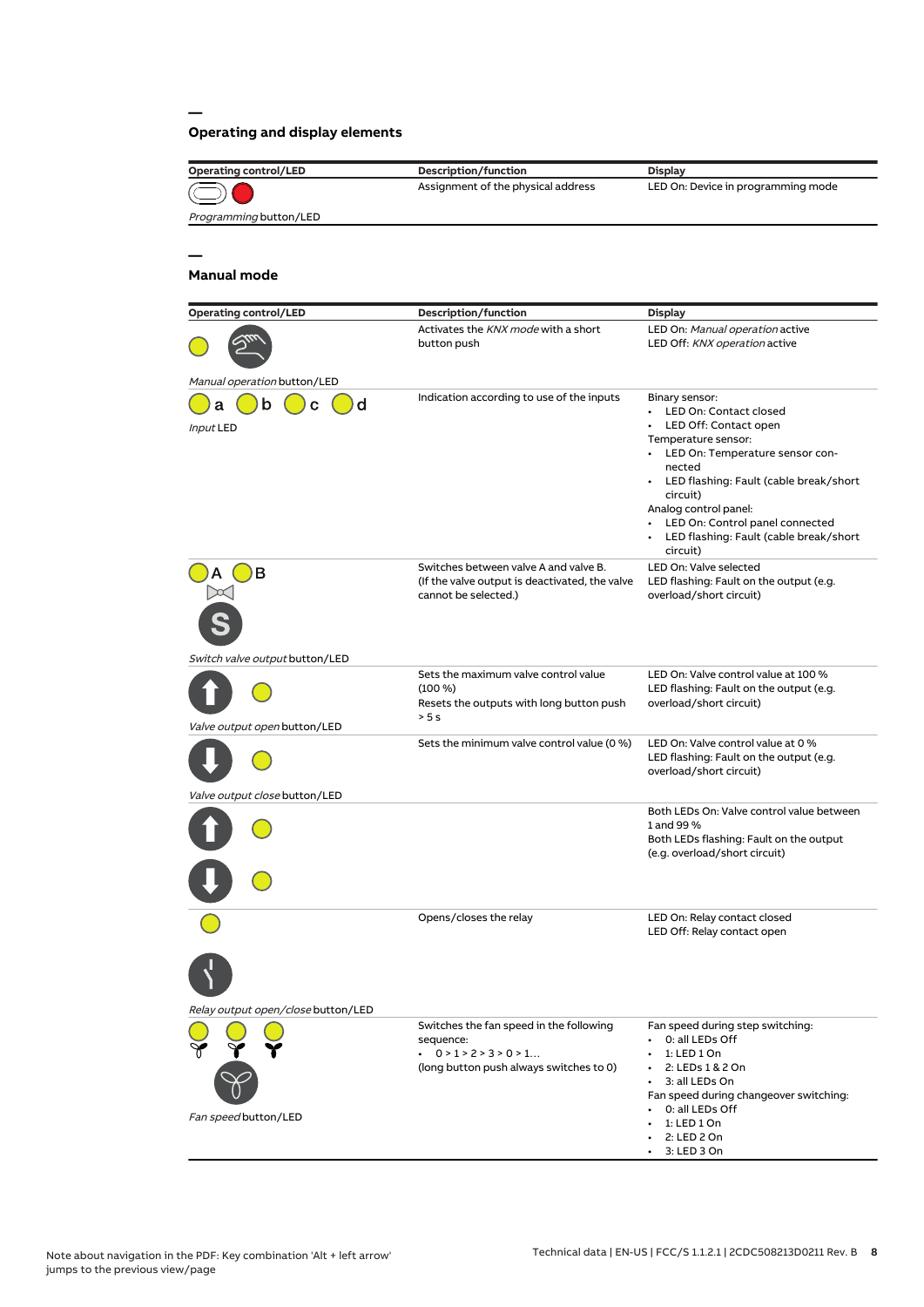# **KNX operation**

**—**

| <b>Operating control/LED</b>       | <b>Description/function</b>                                                                                     | <b>Display</b>                                                                                                                                                                                                                                                                                                                              |
|------------------------------------|-----------------------------------------------------------------------------------------------------------------|---------------------------------------------------------------------------------------------------------------------------------------------------------------------------------------------------------------------------------------------------------------------------------------------------------------------------------------------|
|                                    | Activates the Manual operation mode with<br>long button push > 5 s                                              | LED On: Manual operation active<br>LED Off: KNX operation active<br>LED flashes when button is pushed: Manual<br><i>operation</i> deactivated via ETS                                                                                                                                                                                       |
| Manual operation button/LED        |                                                                                                                 |                                                                                                                                                                                                                                                                                                                                             |
| d<br>b<br>C<br>а<br>Input LED      | Indication according to use of the inputs                                                                       | Binary sensor:<br>LED On: Contact closed<br>LED Off: Contact open<br>Temperature sensor:<br>LED On: Temperature sensor con-<br>$\bullet$<br>nected<br>• LED flashing: Fault (cable break/short<br>circuit)<br>Analog control panel:<br>LED On: Control panel connected<br>$\bullet$<br>• LED flashing: Fault (cable break/short<br>circuit) |
| в                                  | Switches between valve A and valve B.<br>(If the valve output is deactivated, the valve<br>cannot be selected.) | LED On: Valve selected<br>LED flashing: Fault on the output (e.g.<br>overload/short circuit)                                                                                                                                                                                                                                                |
| Switch valve output button/LED     | <b>Button without function</b>                                                                                  | LED On: Valve control value at 100 %<br>LED flashing: Fault on the output (e.g.<br>overload/short circuit)                                                                                                                                                                                                                                  |
| Valve output open button/LED       |                                                                                                                 |                                                                                                                                                                                                                                                                                                                                             |
|                                    | Button without function                                                                                         | LED On: Valve control value at 0 %<br>LED flashing: Fault on the output (e.g.<br>overload/short circuit)                                                                                                                                                                                                                                    |
| Valve output close button/LED      |                                                                                                                 |                                                                                                                                                                                                                                                                                                                                             |
|                                    |                                                                                                                 | Both LEDs On: Valve control value between<br>1 and 99 %<br>Both LEDs flashing: Fault on the output<br>(e.g. overload/short circuit)                                                                                                                                                                                                         |
|                                    | Button without function                                                                                         | LED On: Relay contact closed<br>LED Off: Relay contact open                                                                                                                                                                                                                                                                                 |
|                                    |                                                                                                                 |                                                                                                                                                                                                                                                                                                                                             |
| Relay output open/close button/LED |                                                                                                                 |                                                                                                                                                                                                                                                                                                                                             |
| Fan speed button/LED               | Button without function                                                                                         | Fan speed during step switching:<br>0: all LEDs Off<br>1: LED 1 On<br>2: LEDs 1 & 2 On<br>3: all LEDs On<br>Fan speed during changeover switching:<br>0: all LEDs Off<br>1: LED 1 On                                                                                                                                                        |
|                                    |                                                                                                                 | 2: LED 2 On<br>3: LED 3 On                                                                                                                                                                                                                                                                                                                  |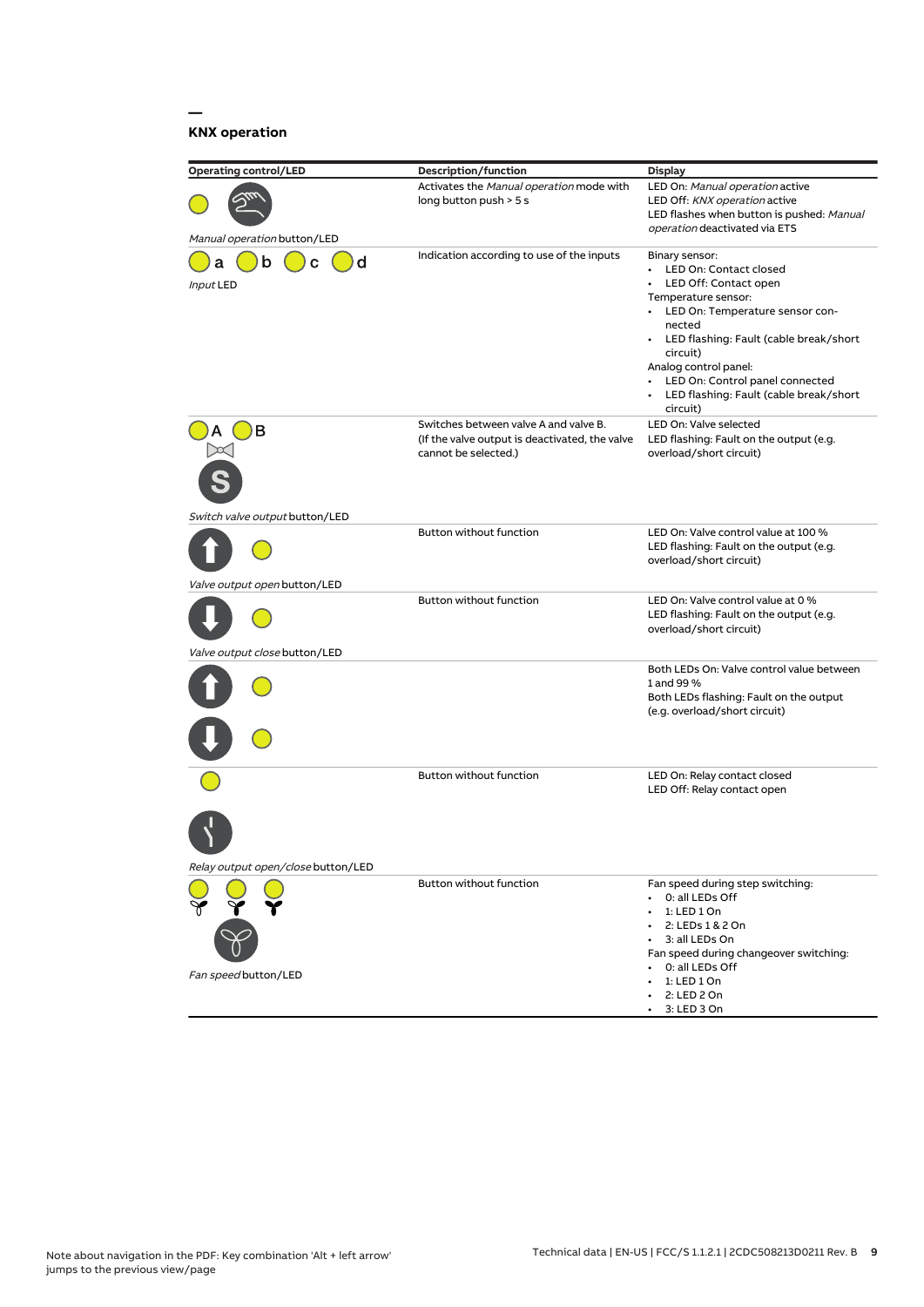## **— General technical data**

| <b>Device</b>                        | <b>Dimensions</b>                                                       | $90 \times 105 \times 63.5$ mm (H x W x D)                                |
|--------------------------------------|-------------------------------------------------------------------------|---------------------------------------------------------------------------|
|                                      | Mounting width in space units                                           | 6 modules, 17.5 mm each                                                   |
|                                      | Weight                                                                  | 0.24 kg                                                                   |
|                                      | Mounting position                                                       | Any                                                                       |
|                                      | Mounting variant                                                        | 35 mm mounting rail                                                       |
|                                      | Design                                                                  | proM                                                                      |
|                                      | Degree of protection                                                    | IP 20                                                                     |
|                                      | Protection class                                                        | Ш                                                                         |
|                                      | Overvoltage category                                                    | Ш                                                                         |
|                                      | Pollution degree                                                        | $\mathsf{S}$                                                              |
| <b>Materials</b>                     | Housing                                                                 | Polycarbonate, Makrolon FR6002, halogen free                              |
| <b>Material note</b>                 | Fire classification                                                     | Flammability V-0                                                          |
| <b>Electronics</b>                   | Rated voltage, bus                                                      | 30 V DC                                                                   |
|                                      | Voltage range, bus                                                      | 21  31 V DC                                                               |
|                                      | Current consumption, bus                                                | $< 12 \text{ mA}$                                                         |
|                                      | Power loss, device                                                      | $\leq 3 W$                                                                |
|                                      | Power loss, bus                                                         | $\leq$ 0.25 W                                                             |
|                                      | Power loss, relay output 16 A                                           | $\leq 1 W$                                                                |
|                                      | Power loss, relay output 5 A                                            | $\leq 0.6$ W                                                              |
|                                      | Power loss, fan outputs                                                 | $\leq$ 1.2 W                                                              |
|                                      | Power loss, valve outputs                                               | $\leq$ 1.2 W                                                              |
|                                      | KNX safety extra low voltage                                            | <b>SELV</b>                                                               |
| <b>Connections</b>                   | Connection type, KNX bus                                                | Plug-in terminal                                                          |
|                                      | Cable diameter, KNX bus                                                 | 0.6  0.8 mm, solid                                                        |
|                                      | Connection type, inputs/outputs                                         | Screw terminal with universal head (PZ 1)                                 |
|                                      | Pitch                                                                   | 6.35 mm                                                                   |
|                                      | Tightening torque, screw terminals                                      | $0.50.6$ Nm                                                               |
|                                      | Conductor cross-section, flexible                                       | $1 \times (0.2  4 mm2) / 2 \times (0.2  2.5 mm2)$                         |
|                                      | Conductor cross section, rigid                                          | $1 \times (0.26 \text{ mm}^2) / 2 \times (0.24 \text{ mm}^2)$             |
|                                      | Conductor cross section with wire end ferrule without<br>plastic sleeve | $1 \times (0.252.5 \text{ mm}^2)$                                         |
|                                      | Conductor cross section with wire end ferrule with<br>plastic sleeve    | $1 \times (0.254 \text{ mm}^2)$                                           |
|                                      | Conductor cross section with TWIN wire end ferrule                      | $1 \times (0.52.5)$ mm <sup>2</sup> )                                     |
|                                      | Length, wire end ferrule contact pin                                    | $\geq 10$ mm                                                              |
| <b>Certificates and declarations</b> | Declaration of conformity CE                                            | → 2CDK508222S2701                                                         |
| <b>Ambient conditions</b>            | Operation                                                               | $-5+45$ °C                                                                |
|                                      | Transport                                                               | $-25+70 °C$                                                               |
|                                      | Storage                                                                 | $-25+55$ °C                                                               |
|                                      | Humidity                                                                | $\leq$ 95 %                                                               |
|                                      | Condensation allowed                                                    | No                                                                        |
|                                      | Atmospheric pressure                                                    | $\geq$ 80 kPa (corresponds to air pressure at 2,000 m above sea<br>level) |

## **— Inputs**

| <b>Rated values</b>     | Number of inputs                         | 4                      |
|-------------------------|------------------------------------------|------------------------|
|                         | Inputs for analog room control unit      | 1 (input a)            |
| <b>Contact scanning</b> | Scanning current                         | $\leq 1$ mA            |
|                         | Scanning voltage                         | $\leq$ 12 V DC         |
| <b>Resistance</b>       | Selection                                | User-defined           |
|                         | PT 1.000                                 | 2-conductor technology |
|                         | PT100                                    | 2-conductor technology |
|                         | KT                                       | 1k                     |
|                         | <b>KTY</b>                               | 2k                     |
|                         | <b>NI</b>                                | 1k                     |
|                         | NTC                                      | 10k, 20k               |
| Cable length            | Between sensor and device input, one-way | $\leq 100$ m           |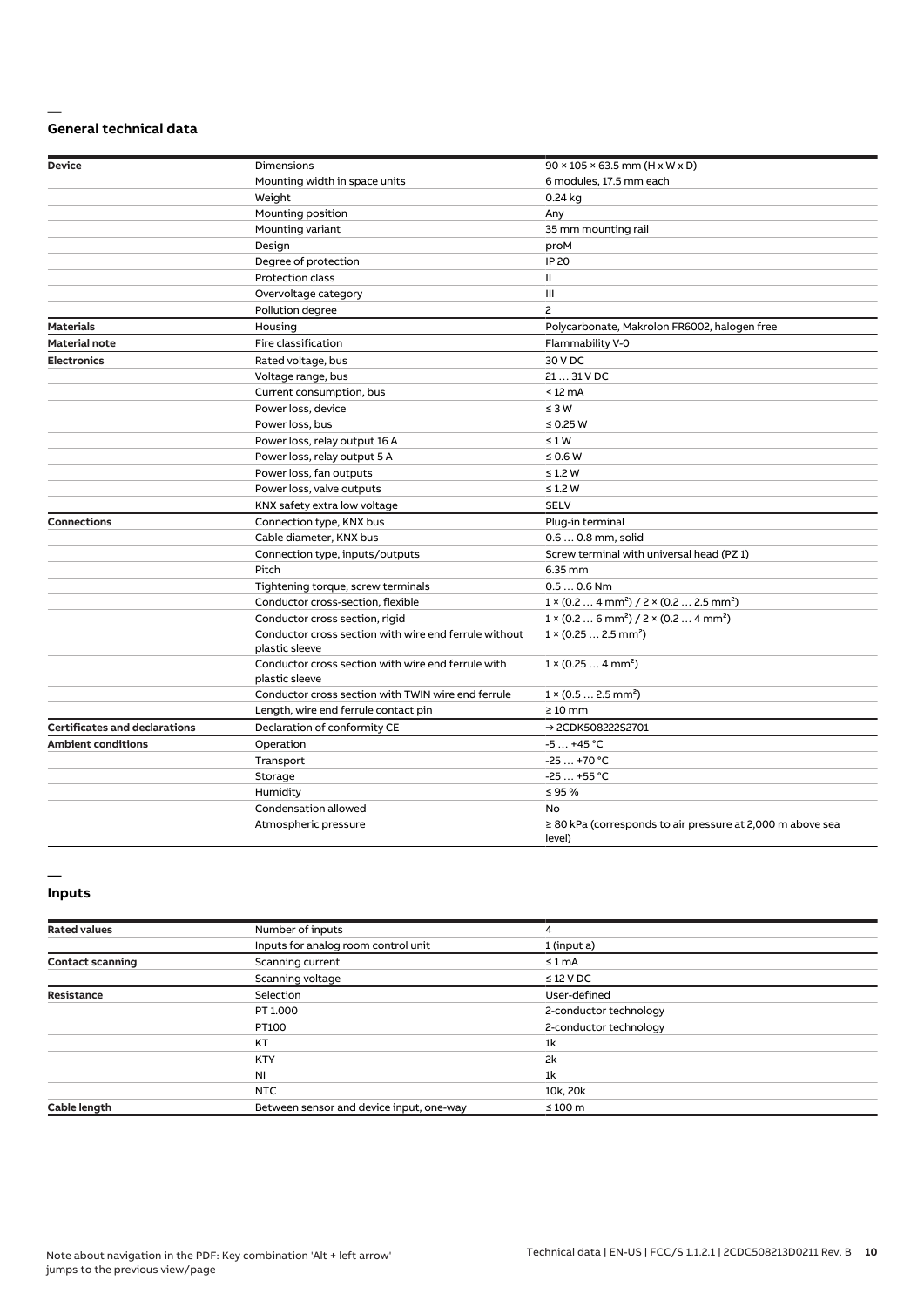## **— Valve outputs – thermoelectric, PWM**

| <b>Rated values</b>          | Number of outputs                                |                                   |
|------------------------------|--------------------------------------------------|-----------------------------------|
|                              | Non-floating                                     | Yes                               |
|                              | Rated voltage U <sub>n</sub>                     | 230 V AC                          |
|                              | Voltage range                                    | 24  230 V AC                      |
|                              | Rated frequency                                  | 50/60 Hz                          |
| Rated current I <sub>n</sub> |                                                  | 0.5A                              |
|                              | Continuous current at T. Up to 20 °C             | 0.25 A resistive load per output  |
|                              | Continuous current at T <sub>u</sub> Up to 45 °C | 0.15 A resistive load per output  |
|                              | Inrush current at T <sub>u</sub> Up to 45 °C     | $\leq$ 1.6 A (for 10 s)           |
|                              |                                                  | $T_{\rm u}$ = Ambient temperature |
|                              | Minimum load (per output)                        | 1.2W                              |
|                              |                                                  |                                   |

**—**

## **Valve outputs – motor-driven, 3-point**

| <b>Rated values</b> | Number of outputs                                |                                   |
|---------------------|--------------------------------------------------|-----------------------------------|
|                     | Non-floating                                     | Yes                               |
|                     | Rated voltage U <sub>n</sub>                     | 230 V AC                          |
|                     | Voltage range                                    | 24  230 V AC                      |
|                     | Rated frequency                                  | 50/60 Hz                          |
|                     | Rated current I <sub>n</sub>                     | 0.5A                              |
|                     | Continuous current at T <sub>u</sub> Up to 20 °C | 0.25 A resistive load per channel |
|                     | Continuous current at T <sub>u</sub> Up to 45 °C | 0.15 A resistive load per channel |
|                     | Inrush current at T <sub>u</sub> Up to 45 °C     | $\leq$ 1.6 A (for 10 s)           |
|                     |                                                  | $T_{\rm u}$ = Ambient temperature |
|                     | Minimum load (per output)                        | 1.2 VA                            |

**—**

#### **Fan outputs – relays 5 A**

| <b>Rated values</b>         | Number of outputs                                          | 3                                |
|-----------------------------|------------------------------------------------------------|----------------------------------|
|                             | Rated voltage U.                                           | 230 V AC                         |
|                             | Rated current I <sub>n</sub> (per output)                  | 5A                               |
|                             | Rated frequency                                            | 50/60 Hz                         |
|                             | Back-up protection                                         | $\leq 6A$                        |
|                             | Relay type                                                 | Bi-stable                        |
| <b>Switching currents</b>   | AC-1 operation (cos $\varphi$ = 0.8)                       | $\leq$ 5 A                       |
|                             | Switching current at 24 V AC                               | $\geq$ 0.01 A                    |
|                             | Switching current at 24 V DC (resistive load)              | $\leq$ 5 A                       |
|                             | Switching current at 5 V AC                                | $\geq$ 0.02 A                    |
|                             | Switching current at 12 V AC                               | $\geq 0.01$ A                    |
|                             | Switching current at 24 V AC                               | ≥ 0.007 A                        |
| <b>Service life</b>         | Mechanical service life                                    | $\geq 10^7$ switching operations |
|                             | AC-1 operation (cos $\varphi$ = 0.8)                       | $\geq 10^5$ switching operations |
| <b>Switching operations</b> | Switching operations per minute when one relay<br>switches | $\leq 500$                       |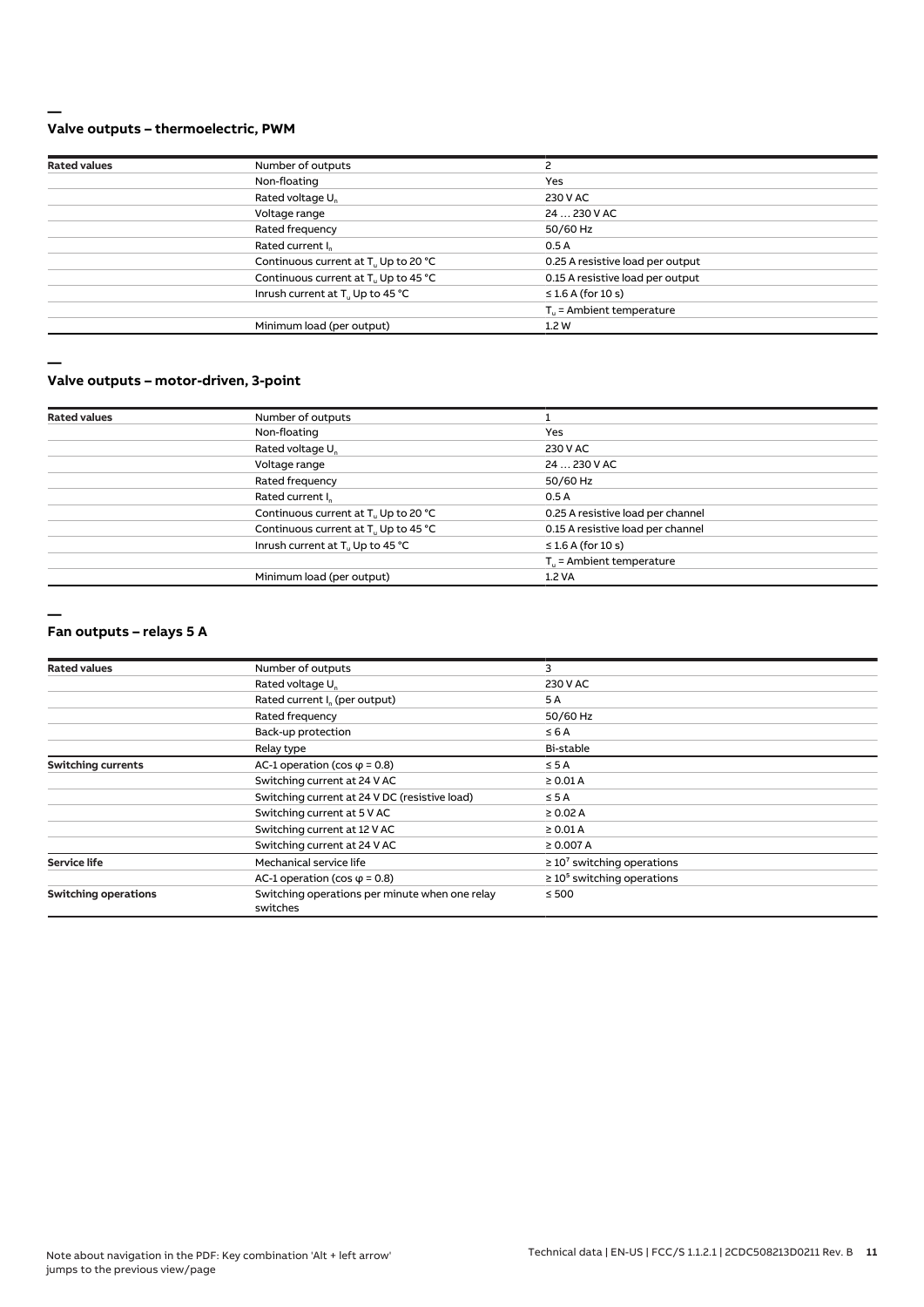## **— Outputs – relays 16 A**

| <b>Rated values</b>         | Number of outputs                                          |                                                 |  |
|-----------------------------|------------------------------------------------------------|-------------------------------------------------|--|
|                             | Rated voltage U <sub>n</sub>                               | 230 V AC                                        |  |
|                             | Rated current I <sub>n</sub> (per output)                  | 16 A                                            |  |
|                             | Rated frequency                                            | 50/60 Hz                                        |  |
| <b>Switching currents</b>   | AC-1 operation (cos $\varphi$ = 0.8)                       | $\leq 16$ A                                     |  |
|                             | AC-3 operation (cos $\varphi$ = 0.45)                      | $\leq 6A$                                       |  |
|                             | Fluorescent lighting load AX                               | $\leq 6$ AX                                     |  |
|                             | Switching current at 24 V DC (resistive load)              | $\leq 16$ A                                     |  |
|                             | Switching current at 5 V AC                                | $\geq 0.1$ A                                    |  |
|                             | Switching current at 12 V AC                               | $\geq 0.1$ A                                    |  |
|                             | Switching current at 24 V AC                               | $\geq 0.1$ A                                    |  |
| <b>Service life</b>         | Mechanical service life                                    | $\geq$ 3 × 10 <sup>6</sup> switching operations |  |
|                             | AC-1 operation (cos $\varphi$ = 0.8)                       | $\geq 10^5$ switching operations                |  |
| <b>Switching operations</b> | Switching operations per minute when one relay<br>switches | $\leq 500$                                      |  |

# **—**

# **Device type**

| Device type                   | Fan Coil Controller               | FCC/S 1.1.2.1                                        |  |
|-------------------------------|-----------------------------------|------------------------------------------------------|--|
|                               | Application                       | Fan Coil Unit Controller, PWM/                       |  |
|                               |                                   | $\ldots$ = current version number of the application |  |
|                               | Maximum number of group objects   | 116                                                  |  |
|                               | Maximum number of group addresses | 255                                                  |  |
| Maximum number of assignments |                                   | 255                                                  |  |

# **Note**

Observe software information on the website → www.abb.com/knx.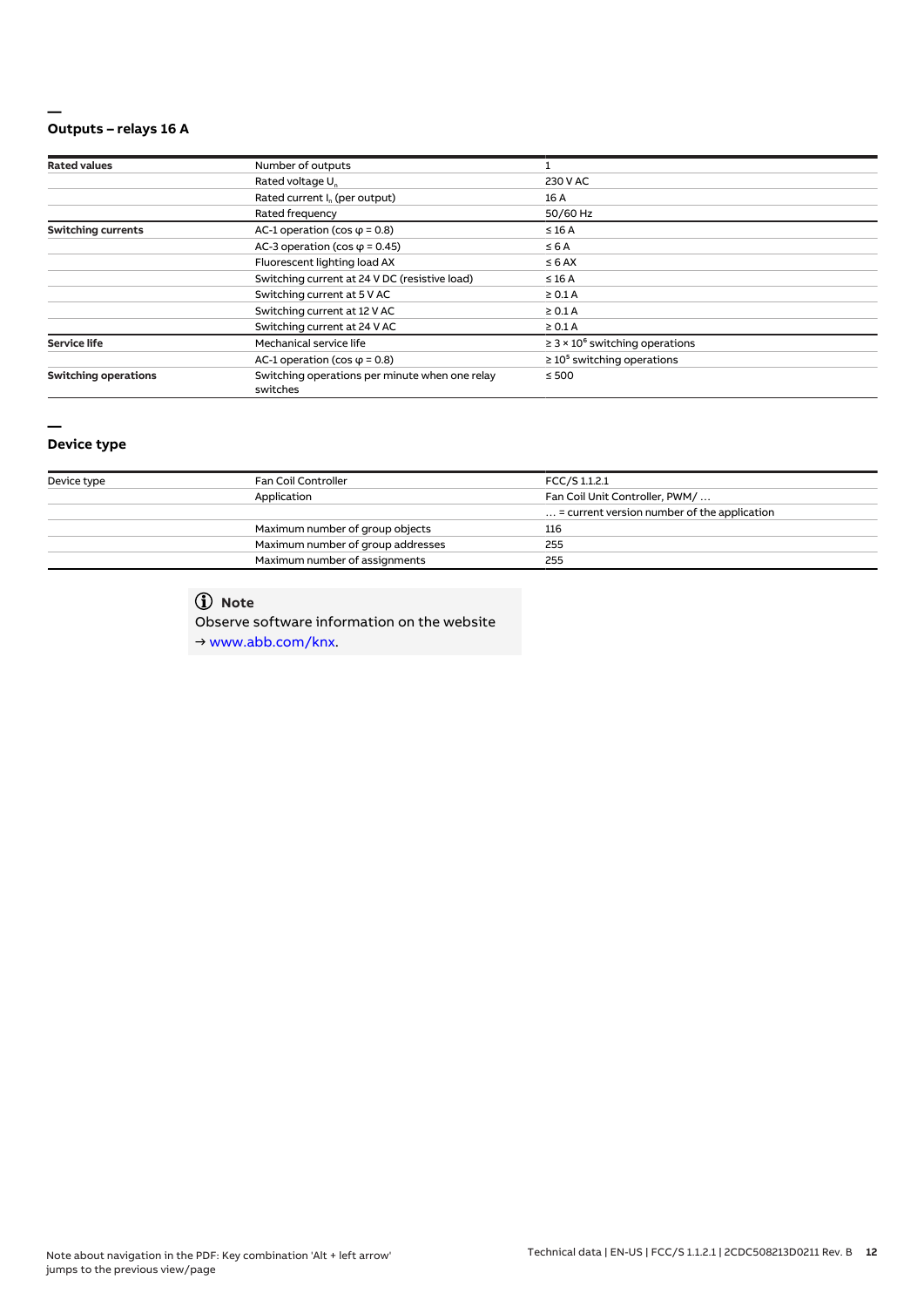## **— Ordering details**

| <b>Description</b>  | <b>MW</b> | Type         | Order no.       | Packaging<br>[pcs.] | Weight (incl.<br>packaging)<br>[kg] |
|---------------------|-----------|--------------|-----------------|---------------------|-------------------------------------|
| Fan Coil Controller |           | FCC/S1.1.2.1 | 2CDG110211R0011 |                     | 0.24                                |